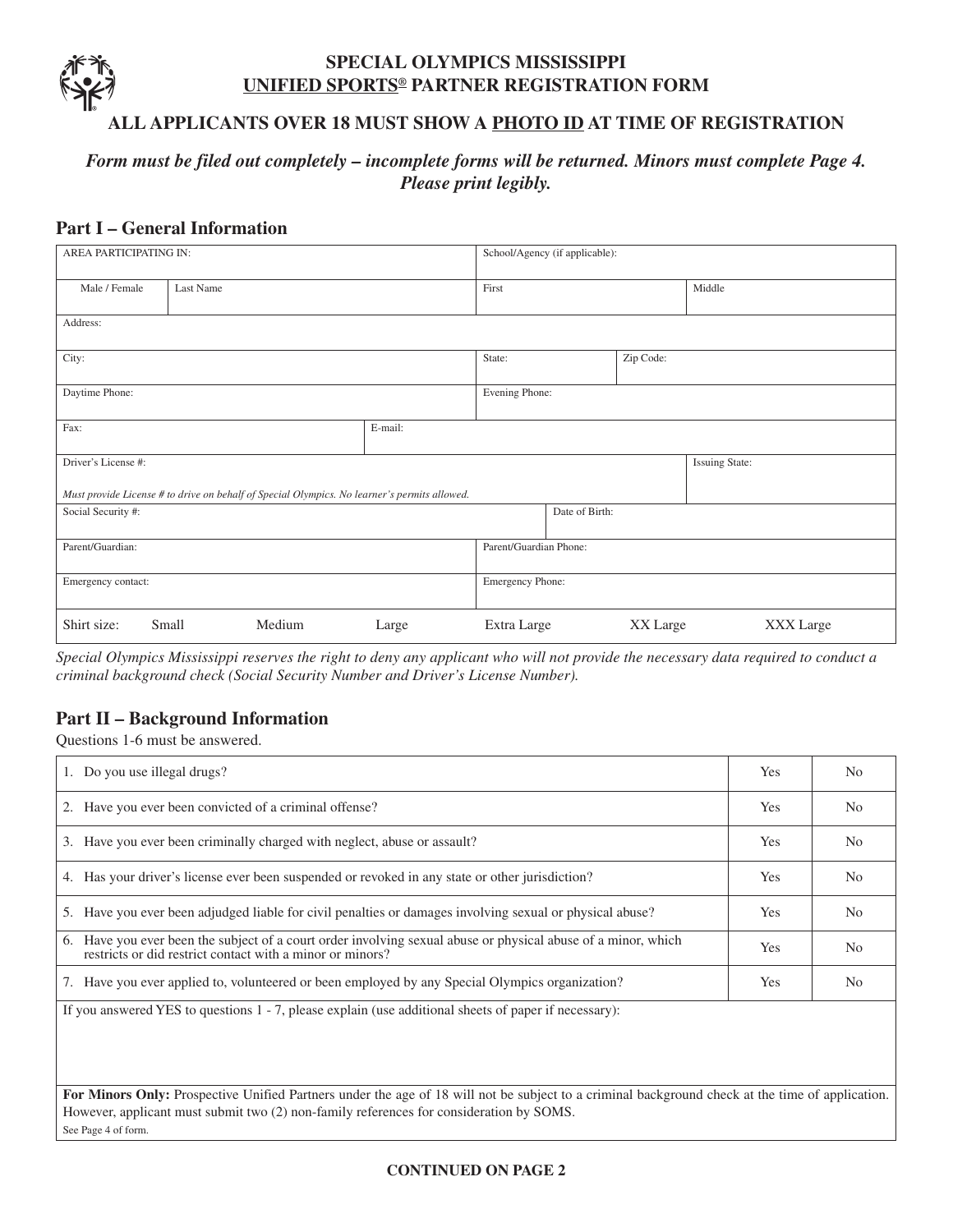

### **PAGE 2**

#### **SPECIAL OLYMPICS RELEASE AND WAIVER OF LIABILITY, ACCEPTANCE OF TERMS**

In consideration of participating in Special Olympics Unified Sports®, I represent that I understand the nature of the event and that I (and/or my minor child) am (is) qualified, in good health, and in proper physical condition to participate in Unified Sports® events. I fully understand the event involves risks of serious bodily injury which may be caused by my own actions or inactions, by the actions of others participating in the event, or by conditions in which the event takes place. I fully accept and assume all such risks and all responsibility for losses, costs, and/or damages I (and/or my minor child) may incur as a result of my (and/or my minor child's) participation. I acknowledge that at any time that if I (we) feel that the event conditions are unsafe. I (and/or my minor child) will discontinue participation immediately.

If during my participation in Special Olympics activities I should need emergency medical treatment and I (and/or my minor child) am (are/is) not able to give consent for or make arrangements for that treatment because of my (and/or my minor child's) injuries, I authorize Special Olympics to take whatever measures are necessary to protect my health and well-being, including, if necessary, hospitalization.

I (and/or my minor child) release, indemnify, covenant not to sue, and hold harmless Special Olympics, its administrators, directors, agents, officers, volunteers, employees and other Unified Sports® participants, and sponsors, advertisers, and if applicable, any owners and lessors of premises on which the activity takes place from all liability, any losses, claims (other than that of the medical accident benefit), demands, costs, or damages that I (and/or my minor child) may incur as a result of participation in Unified Sports® events and/or criminal background check and further agree that if, despite this 'Release and Waiver of Liability, Assumption of Risk, and Indemnity Agreement,' I, or anyone on my behalf, makes a claim against any of the Releases, I will indemnify, save, and hold harmless each of the Releases from any litigation expenses, attorney fees, loss, liability, damage or cost which may incur as a result of such claim.

I certify that the information provided is true and complete to the best of my knowledge. I have not withheld any information that could affect my application unfavorably, if included. I understand that Special Olympics Mississippi may refuse to allow me to participate if I provided any incorrect information or omission.

The relationship between Special Olympics and volunteers is an "at will" arrangement, and I understand that my participation can be modified or terminated with or without notice or cause, at any time, at the option of Special Olympics Mississippi or at my option and that Special Olympics Mississippi may, in its sole discretion, decline to accept my application for participation with or without cause.

I grant Special Olympics Mississippi and Special Olympics, Inc. permission to use my likeness, voice, and words in or on television, radio, print, film, and on Special Olympics Mississippi and Special Olympics, Inc.'s Website(s), or in any other form, format, or media, to promote Special Olympics and its mission and to raise funds for Special Olympics.

The information that I have provided may be verified, and I give ongoing permission to Special Olympics Mississippi to make periodic inquiry of others, including, but not limited to, a criminal background check to determine my suitability to act as a Special Olympics volunteer, per Special Olympics' Volunteer Screening Policy. If a Minor: I understand that upon turning 18 years of age, I will be subject to a criminal background check (and any subsequent screenings thereafter) per Special Olympics'Volunteer Screening Policy.

I understand that I have the right to be trained and should receive instruction prior to participating. I understand that in the course of participating in Special Olympics, I may be dealing with confidential information and I agree to keep said information in the strictest confidence.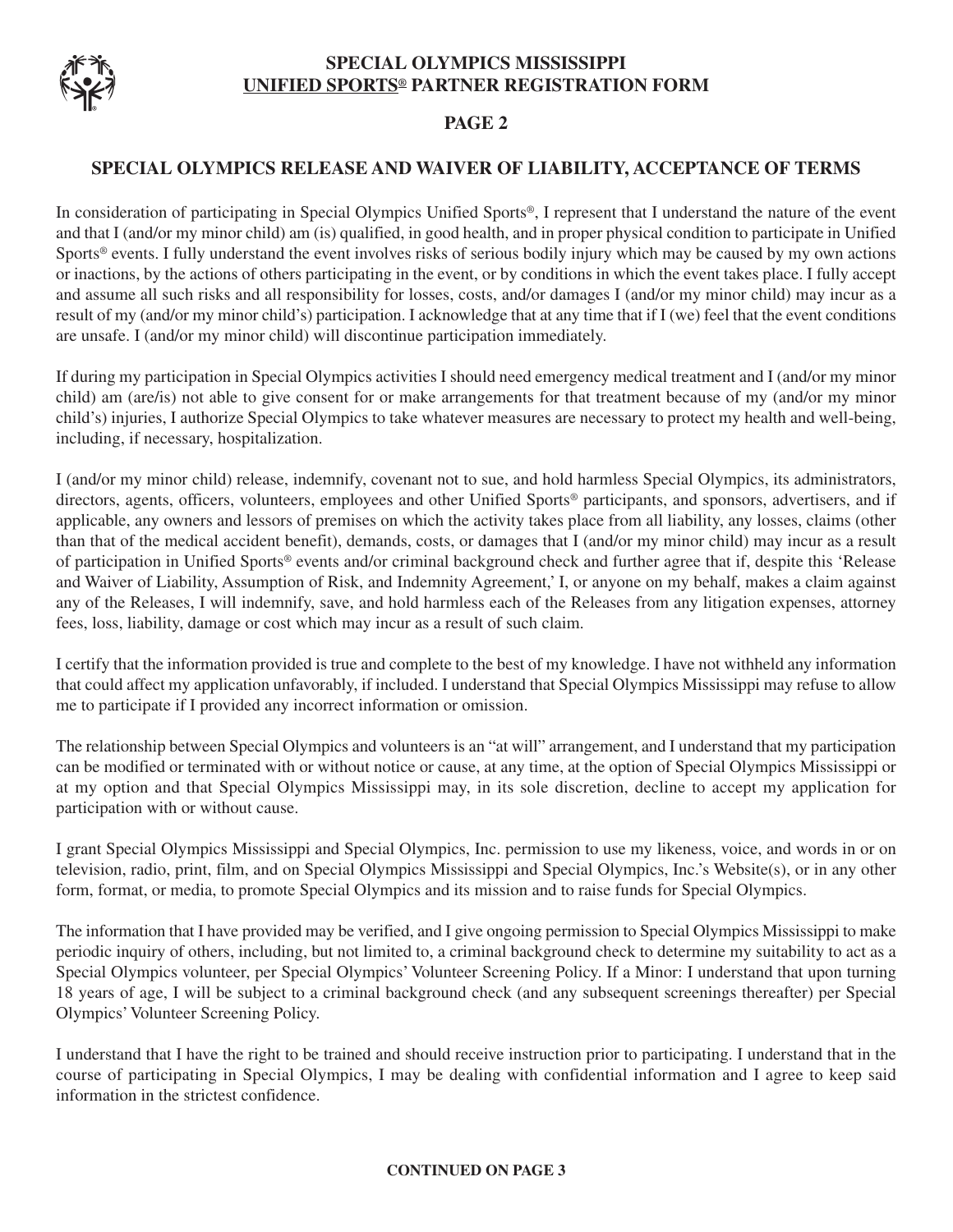# **SPECIAL OLYMPICS MISSISSIPPI UNIFIED SPORTS® PARTNER REGISTRATION FORM**



I understand that as a Unified Partner 16 years of age or older, I cannot commence my participation until I have successfully completed the Special Olympics' Protective Behaviors training (found on-line at

www.specialolympics.org/protectivebehaviors). I acknowledge that if I am under 16 years of age, I am not required to take the training, but may, if I so choose and I understand that a parent or guardian should be present while I take said training. I understand that I must take the Protective Behaviors training upon reaching 16 years of age.

#### **CODE OF CONDUCT**

- I will respect the rights, dignity and worth of athletes, coaches, other volunteers, friends and spectators in Special Olympics.
- I will treat everyone equally regardless of six, ethnic origin, religion or ability.
- I will dress and act at all times in a manner which will be appropriate to my assigned responsibilities and a credit to myself, the athletes and Special Olympics Mississippi.
- I will display control, respect, dignity and professionalism to all involved including athletes, coaches, opponents, officials, administrators, parents, spectators and media. Profanity and taunting are subject to immediate ejection.
- I will provide for the general welfare, health, and safety of any Special Olympics Mississippi athlete(s) in my charge during the course of my assigned duties.
- I will respect the property of hotels, dormitories, schools, athletic, recreational and dining facilities.
- I will report any emergencies to the appropriate authorities after first taking immediate action to ensure the health and safety of the participants.
- I will not take part in the consumption of alcoholic beverages and/or controlled substances during any Special Olympics training or competition. Nor will I take part in smoking or chewing tobacco at any Special Olympics training or competition site except in designated areas.
- I will not engage in any type of inappropriate behavior, sexual activity, and/or verbal or physical abuse with Special Olympics athletes, staff, officials or other volunteers.
- I will abide by the Special Olympics policy on the prohibition of dating athletes.
- I will practice good sportsmanship. I will train regularly and obey by all laws and Special Olympics' General Rules, Sports Rules and my Sports' National Governing Body Rules. I will always try my best during training, divisioning and competitions. I will not "hold back" in preliminaries in order to advance to an easier final heat.

The Code of Conduct is designed to assist each Unified Partner in abiding by the philosophy of SOMS and its mission. Any Unified Partner who does not follow this Code of Conduct can be prohibited from participation in Special Olympics. By signing this form and showing my photo identification I acknowledge that I have read the Code of Conduct and all releases and notifications and agree to adhere to said terms.

#### **Unified Partner's Signature: Date:**

**Signature of Parent or Guardian if Partner is a Minor – Under 18** (form has been explained to minor by parent/guardian):

**Date:** Date:

#### **Print Full Name of Parent/Guardian:**

#### **Please fill out all pages of this form and submit to your local area program. To find your local program, visit our website at www.specialolympicsms.org**

| <b>For Area Use Only:</b> I performed a photo ID check $\Box$ Yes $\Box$ No Comments: |                                                                                                                                                         |       |  |  |  |
|---------------------------------------------------------------------------------------|---------------------------------------------------------------------------------------------------------------------------------------------------------|-------|--|--|--|
|                                                                                       | I have been shown proof of valid auto insurance $\Box$ Yes $\Box$ No For Minors: I have received the requisite two (2) references: $\Box$ Yes $\Box$ No |       |  |  |  |
| Signature of Area Director:                                                           |                                                                                                                                                         | Date: |  |  |  |